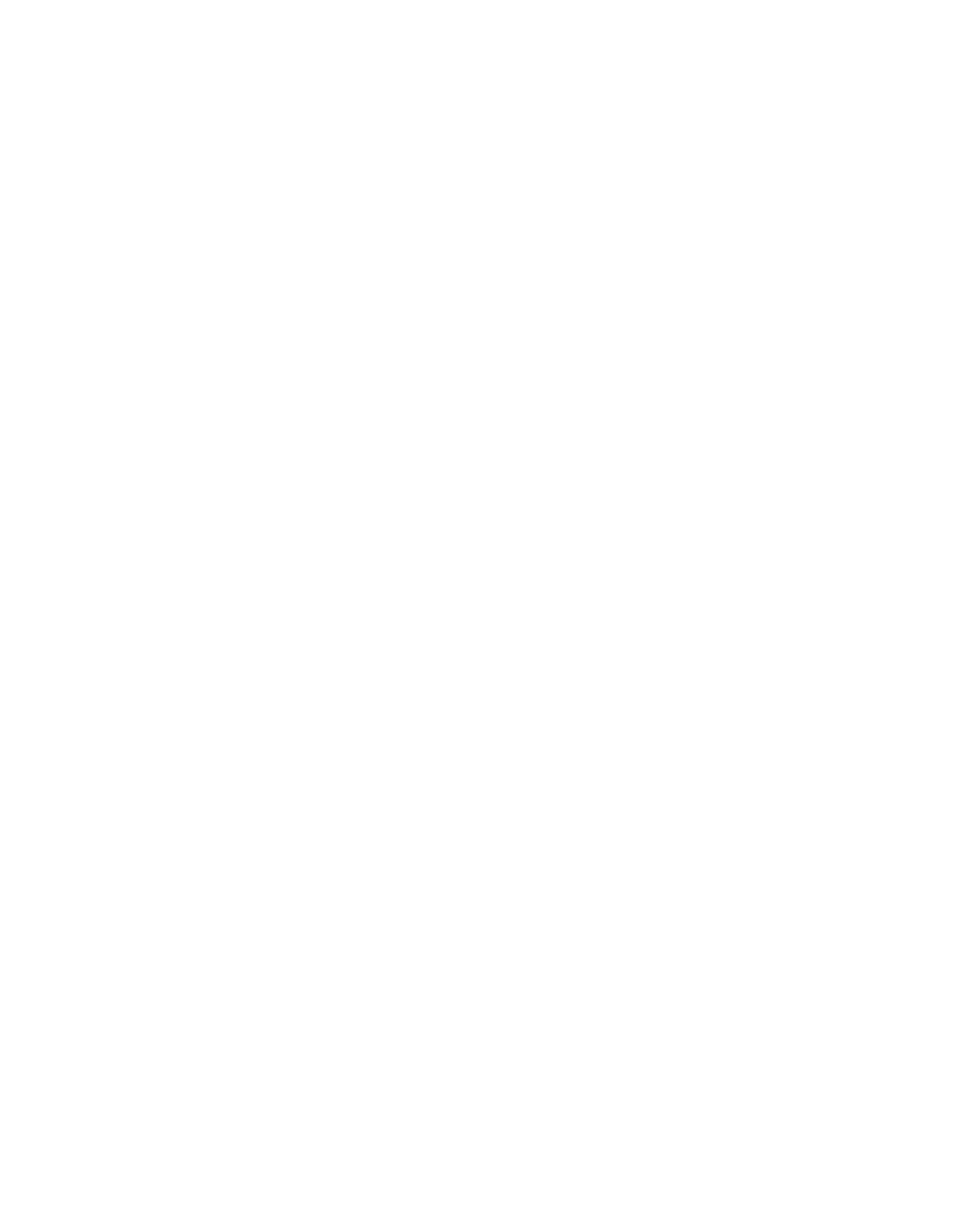

## **Figure 3: Graph showing the trend of CAR, NPL and PATM**

**Source: Author's Computation from the data obtained from the annual report using E-View 7.0** 

From the graph above, non performing loans ratio was the least throughout the period and the profit after tax margin was the highest.

## **Descriptive Statistics**

The data used for this study include corporate social responsibility expenditure (CSR), non performing loans ratio (NPL), profit after tax margin (PATM) and capital adequacy ratio (CAR). CAR, NPL, CSR and PATM were available from 2006 to 2018.

## **Group Summary Statistics**

Summary descriptive statistic is shown in the table 3 below. A test is carried out to show

whether the distribution follow normality condition. This is done through the Jacque Bera normality test, with the null hypothesis of normal distribution, skewness is zero and excess kurtosis is zero, against the alternative hypothesis of non-normal distribution. Hence, an observation of table 3 below shows that given the acceptance/rejection criteria, non performing loans ratio (NPL), profit after tax margin (PATM) and capital adequacy ratio (CAR) are normally distributed since all the probabilities are less that the Jacque Bera Chisquare distribution at 5% level of significance. However, the alternative hypothesis is accepted for CSR as the probability value is significant, meaning that the test statistics is greater than the critical value.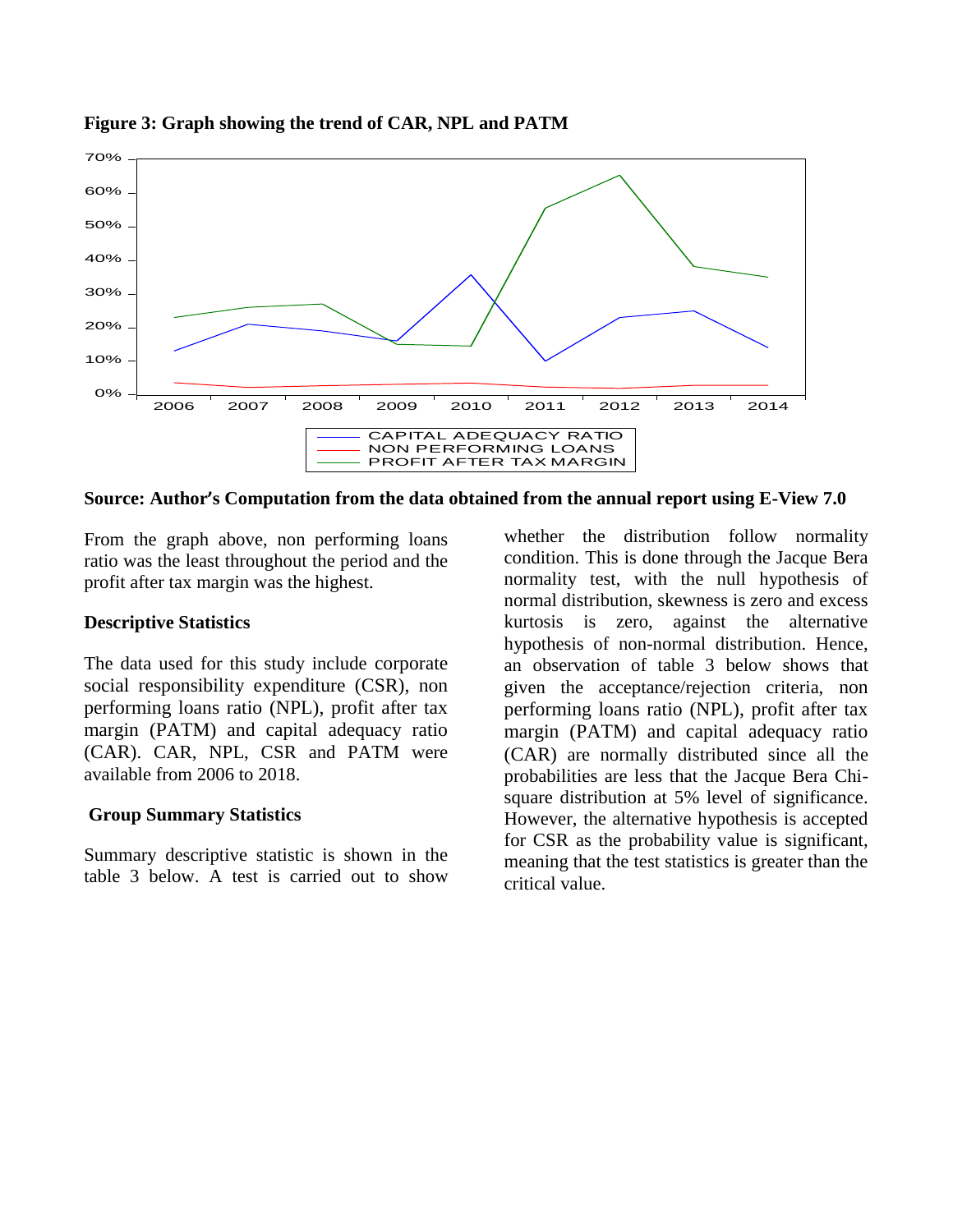|                 | <b>CAR</b> | <b>NPL</b> | <b>PATM</b> | <b>CSR</b>   |
|-----------------|------------|------------|-------------|--------------|
| Mean            | 19.62889   | 2.766667   | 33.28222    | 5.45E+08     |
| Median          | 19.00000   | 2.800000   | 27.00000    | $2.46E + 08$ |
| <b>Maximum</b>  | 35.70000   | 3.600000   | 65.34000    | $2.64E + 09$ |
| Minimum         | 10.00000   | 1.900000   | 14.49000    | 17634240     |
| Std. Dev.       | 7.760896   | 0.574456   | 17.44960    | $8.12E + 08$ |
| <b>Skewness</b> | 0.831838   | 0.052687   | 0.739625    | 2.182122     |
| Kurtosis        | 3.075977   | 1.935090   | 2.357967    | 6.266457     |
| Jarque-Bera     | 1.040097   | 0.429427   | 0.975146    | 11.14364     |
| Probability     | 0.594492   | 0.806773   | 0.614115    | 0.003804     |
| Sum             | 176.6600   | 24.90000   | 299.5400    | 4.90E+09     |
| Sum Sq. Dev.    | 481.8521   | 2.640000   | 2435.907    | $5.27E+18$   |
| Observations    | 9          | 9          | 9           | 9            |

# **Table 3: Summary Statistics of the Variables**

**Source: Author's Computation from the data obtained from the annual report using E-View 7.0** 

# **Unit Root Test**

The study deploys Augmented Dickey-Fuller (ADF) test to examine the stationarity of the time series and test the null hypothesis. It is expected that the series do not contain unit root in order to find relationship among the variables in the long run. The test is carried out at level, and first difference using 1%, 5% and 10% Mackinnon Critical value. The variables of

corporate social responsibility expenditure (CSR), non performing loans ratio (NPL), profit after tax margin (PATM) and capital adequacy ratio (CAR) were tested. The levels of statistics of the tests are reported in table 4. ADF reported all the variables stationary at level.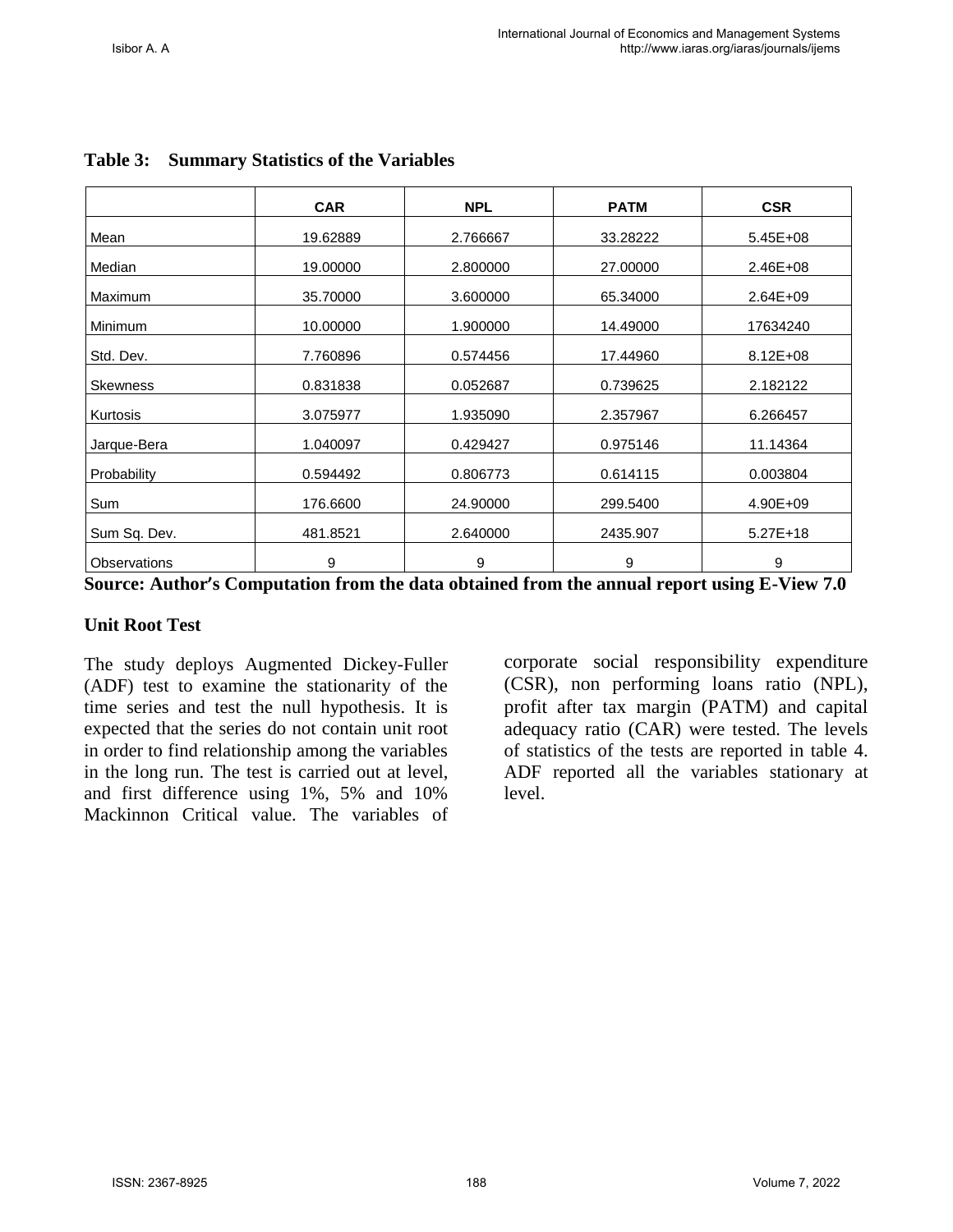| <b>Variable</b> | <b>Method</b> | <b>ADF</b> at level      | <b>ADF</b> at level critical<br>value $(5\%)$ | Order of<br>integration |
|-----------------|---------------|--------------------------|-----------------------------------------------|-------------------------|
| <b>CSR</b>      | <b>ADF</b>    | $-3.378361$<br>(0.0478)  | $-3.20969$                                    | I(0)                    |
| <b>NPL</b>      | ADF           | $-3.499805$<br>(0.0477)  | $-3.403313$                                   | I(0)                    |
| <b>CAR</b>      | ADF           | $-3.713184.$<br>(0.0346) | $-3.403313$                                   | I(0)                    |
| <b>PATM</b>     | ADF           | $-3.895977$<br>(0.0354)  | $-3.403313$                                   | I(0)                    |

### **Table 4: Unit Root Test**

**Source: Author's Computation from the data obtained from the annual report using E-View 7.0** 

## **Summary of the Regression Result**

In this section, we present the regression result according to our model specified in the previous section. The result obtained is in the table below:

# **Table 5: Ordinary Least Square Result**

## **Dependent Variable: PATM**

| <b>Variable</b>           | <b>Coefficient</b> | <b>Std. Error</b> | t-Statistic | Prob.  |
|---------------------------|--------------------|-------------------|-------------|--------|
|                           |                    |                   |             |        |
| $\mathcal{C}$             | $-19.78878$        | 103.1142          | $-0.191911$ | 0.8554 |
| LOG(CSR)                  | 5.409375           | 1.686645          | 3.207180    | 0.0114 |
| <b>CAR</b>                | 0.636304           | 0.159214          | 3.996533    | 0.0047 |
| <b>NPL</b>                | $-14.15819$        | 10.44434          | $-1.355585$ | 0.2332 |
|                           |                    |                   |             |        |
| R-squared                 | 0.697077           |                   |             |        |
| <b>Adjusted R-squared</b> | 0.515323           |                   |             |        |
| F-statistic               | 5.835275           |                   |             |        |
| Prob(F-statistic)         | 0.001003           |                   |             |        |
| Durbin-Watson stat        | 1.571713           |                   |             |        |

**Source: Author's Computation from the data obtained from the annual report using E-View 7.0** 

The R-squared value of 0.6971 indicates that about 69.71% variations in profit after tax margin in the model by the explanatory variables. The F-statistics of 0.001% is

statistically significant and this shows that there is a considerable harmony between profit after tax margin and the explanatory variables put together. This confirms that all the independent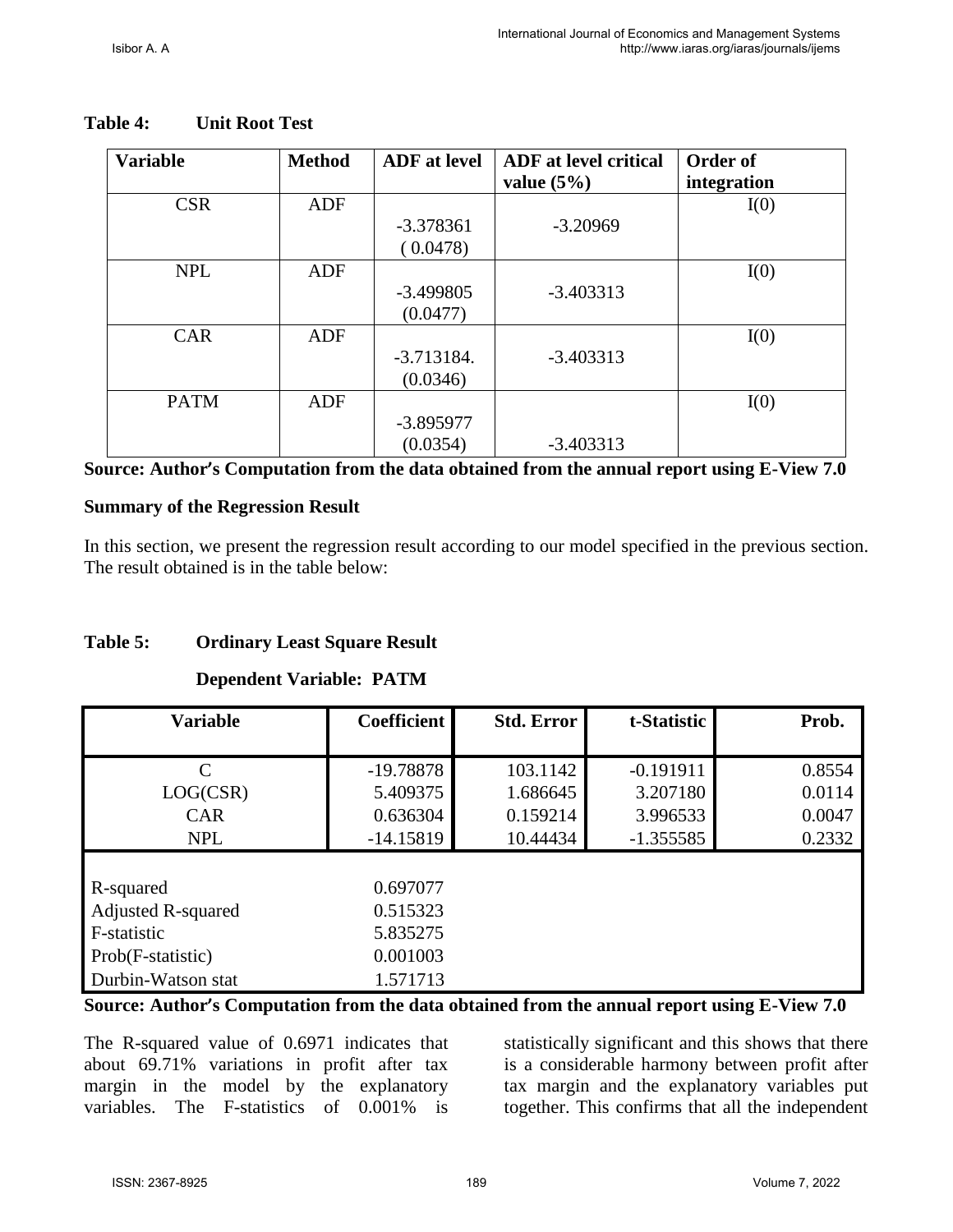variables jointly have significant influence on the dependent variable. The D.W statistic of 1.57 indicates that there is no serial correlation associated with the regression result. The result reveals that corporate social responsibility expenditure was positive and significant. This means that corporate social responsibility significantly increases the profit performance of GTBank. The result also reveals that capital adequacy ratio significantly and positively contributes to the profit of GTBank

# **5. Conclusion and Recommendations**

# **Conclusion**

This paper has examined corporate social responsibility on performance of GTBank with special reference to its profit. The result shows that at 5% level of significance, corporate social responsibility expenditure significantly contributes to the bank's profit; hence we have been able to reject the null hypothesis and accept the alternative. At the present level of performances of banks in Nigeria, corporate social responsibility leads to growth. Also, it shows that social responsibility is necessary for rapid growth of firms. Firms must therefore seek to tap from every opportunity that will stimulate an increase in the provision of effective social responsibility.

# **Recommendation**

We therefore recommend that all stakeholders should ensure that they encourage their banks to have serious commitment towards corporate social responsibility because it will add value to their investment in the long run. This will particularly encourage those investors who are interested in long term investment.

*References* 

- [1].Abefe, B.N. (2011): Corporate Social Responsibility in Nigeria: Western Mimicry or Indigenous Influences? No. 39-2006, ICCSR Research Paper Series – ISSN 1479 – 5124, the University of Nottingham, pp. 17-25
- [2].Akindele, A. I. (2011): Corporate Social Responsibility: An Organizational Tool For Survival in Nigeria. African Journal for the psychological study of social issues, 19(2): 10-15.
- [3].Amole, B. B., Adebiyi, S. O. and Awolaja, A. M. (2012): Corporate Social Responsibility and Profitability of Nigeria Banks – A Causal Relationship, Research Journal of Finance and Accounting, 3(1): 6-17.
- [4].Babalola Y.A (2013): An Impact of Social Audits on Corporate Performance: Analyses of Nigerian Manufacturing Firms, Research Journal of Finance and Accounting, 4(3), 96-101
- [5].Bolanle, A. B., Olanrewaju, A. S., and Muyideen A. A (2012): Corporate Social Responsibility and Profitability of Nigeria Banks: A Causal Relationship" Research Journal of Finance and Accounting, 3(1), 11 - 23
- [6].European Commission (2001): Green Paper "Promoting a European Framework for Corporate Social Responsibility, Brussels, Pp. 32 - 49
- [7].Greuning G.J and Koen D. (2002): Agency conflict and corporate strategy: Effect of Divestment On Corporate Value. Strategic Management Journal, 18(1), 77- 83
- [8].Gujarati D.N (2009): Basic Econometrics, 4th Edition, Pearson Publisher
- [9].Gunu U (2008): The influence of corporate social responsibility on the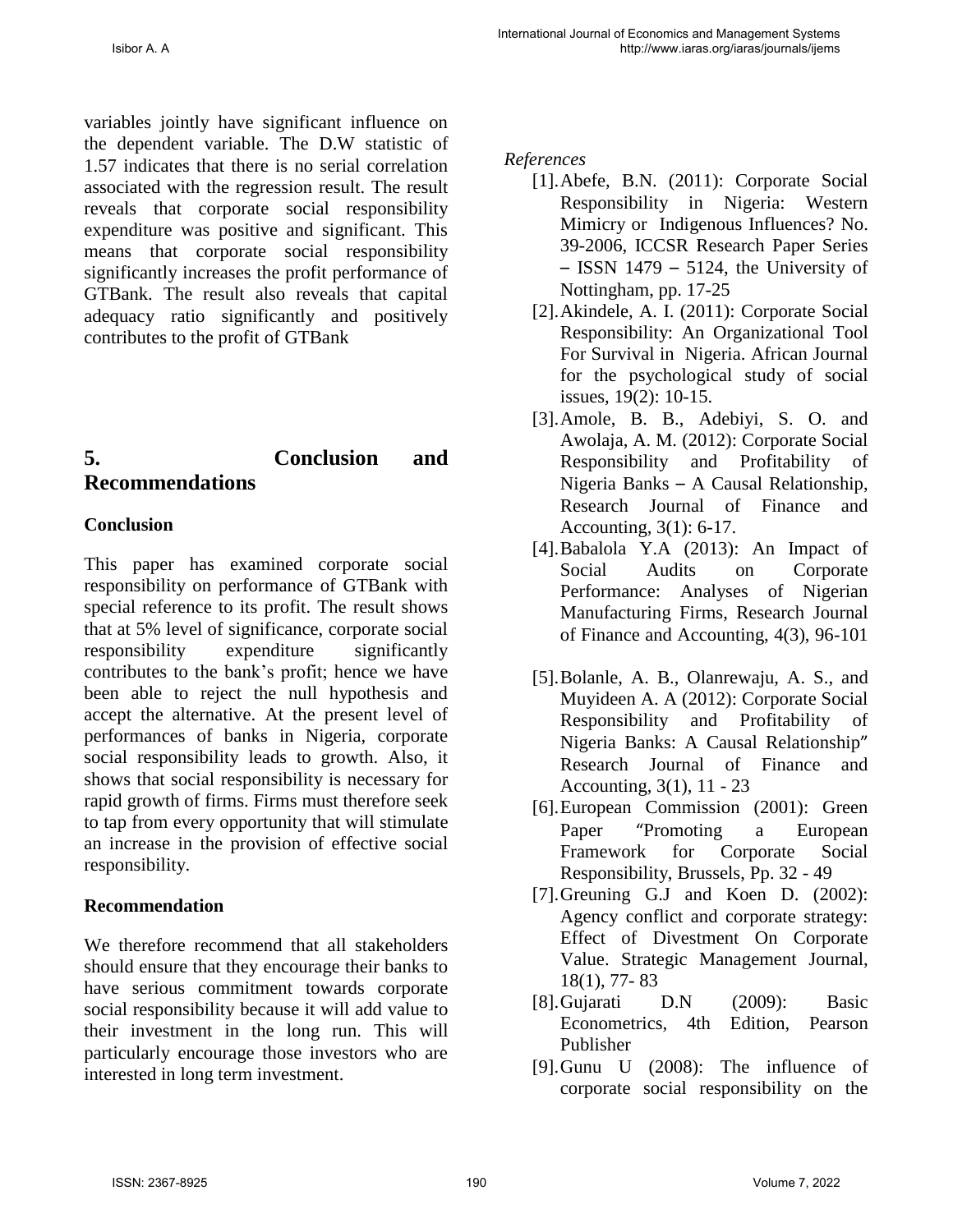performance of Banks" A case study of Zenith Bank Plc. J. of Faculty of management sciences Usman Danfodiyo University sokoto ISSN 2141-1670 vol. 2 November, 2008

- [10]. Handerson G. (2002): Corporate social and financial performance: an investigation in the U.K. Supermarket industry; Journal of Business Ethics vol. 34, no. 3/4, pg 299-316
- [11]. Islam (2012): Corporate Social Responsibility (CSR) and Issue to Corporate Financial Performance (CFP): Empirical Evidence on Dhaka Stock Exchange (DSE) Listed Banking Companies in Bangladesh. European Journal of Business and Management, 4(11), 11 - 22.
- [12]. Nicolau, J. L. (2008). Corporate Social Responsibility, Worth-Creating Activities .Annals of Tourism Research, 35(4), 990-1006
- [13]. Olayinka, M. U. and Temitope, O. F. (2011): Corporate Social Responsibility and financial Performance in developing Economies-The Nigerian Experience, New Orleans,

New Orleans International Academic Conference, 815-824.

- [14]. Richard, E. O. and Okoye, V. (2013): Impact of corporate social responsibility on the deposit money banks in Nigeria. Global Business and Economics Research Journal, 2(3): 71- 84
- [15]. Ruggie WG (2002): The theory and Practice of Learning Networks: Corporate Social Responsibility and Global Compact", Journal of Corporate Citizenship, 10(3), 27-36
- [16]. Shehu.A (2013): The Influence of Corporate Social Responsibility on Profit after Tax of Some Selected Deposit Money Banks in Nigeria. Educational Research, 4(10), 722-732.
- [17]. University of Miami (2007): A Guide to Corporate Social Responsibility (CSR) Retrieved on 13/05/2013 from http://www6.miami.edu/ethics/pdffiles/csr-guide.pdf
- [18]. Vitezić N (2011): Correlation between social responsibility and efficient performance in Croatian enterprises Zb. rad. Ekon. fak. Rij. • 2011 • vol. 29 • sv. 2 • 423-442 423

### **APPENDIX**

Null Hypothesis: CSR has a unit root

Exogenous: Constant

Lag Length: 0 (Automatic - based on SIC, maxlag=1)

|                                        |          | t-Statistic | Prob.* |
|----------------------------------------|----------|-------------|--------|
| Augmented Dickey-Fuller test statistic |          | $-3.378361$ | 0.0478 |
| Test critical values:                  | 1% level | -4.582648   |        |
|                                        | 5% level | $-3.320969$ |        |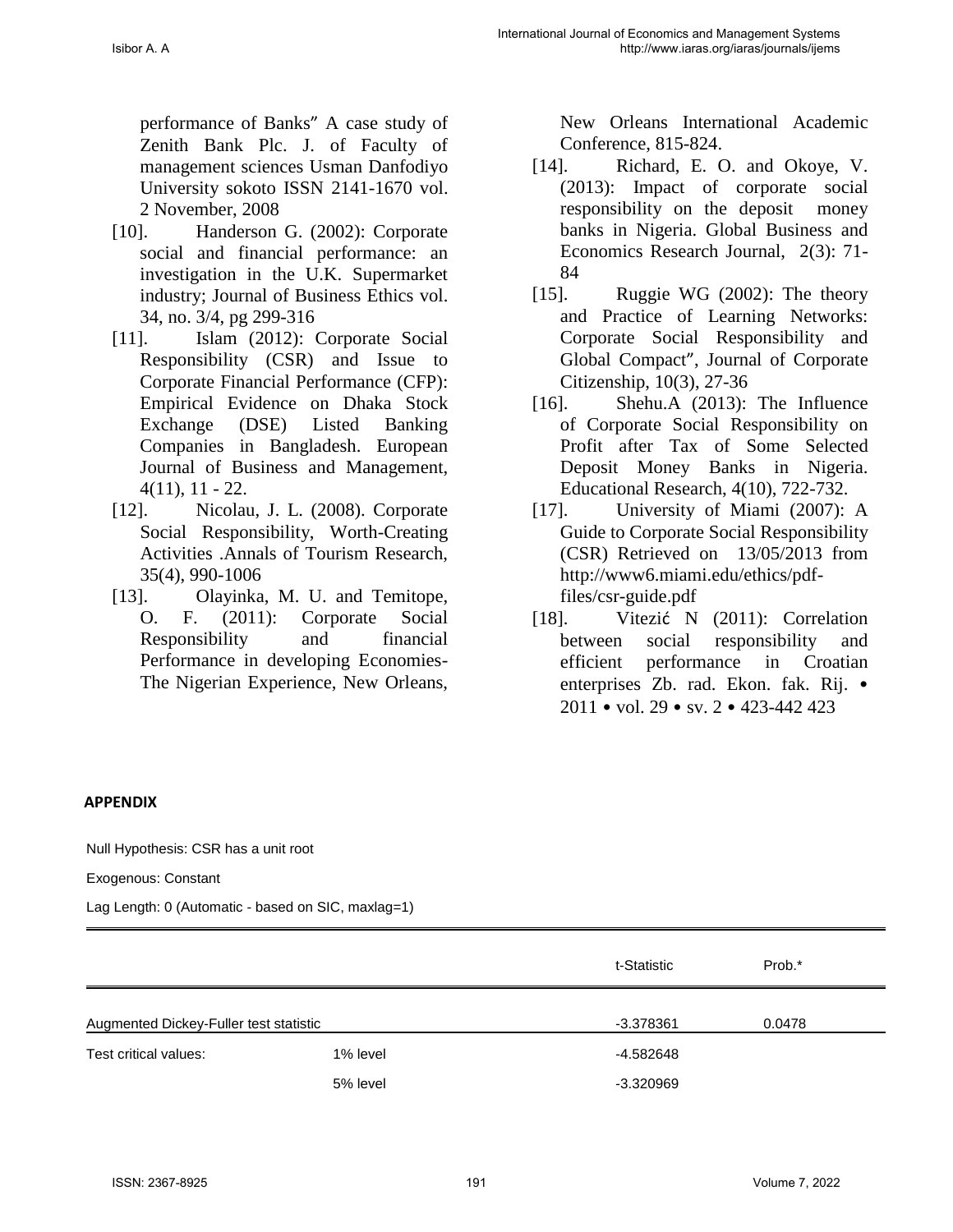10% level 2.801384 Null Hypothesis: NPL has a unit root Exogenous: Constant Lag Length: 1 (Automatic - based on SIC, maxlag=1) t-Statistic Prob.\* Augmented Dickey-Fuller test statistic and the statistic control of the statistic control of the statistic control of the statistic control of the statistic control of the statistic control of the statistic control of the Test critical values:  $1\%$  level  $-4.803492$ 5% level 3.403313 10% level 2.841819 Null Hypothesis: CAR has a unit root

Exogenous: Constant

Lag Length: 1 (Automatic - based on SIC, maxlag=1)

|                                        |           | t-Statistic | Prob.* |
|----------------------------------------|-----------|-------------|--------|
| Augmented Dickey-Fuller test statistic |           | $-3.713184$ | 0.0346 |
| Test critical values:                  | 1% level  | -4.803492   |        |
|                                        | 5% level  | $-3.403313$ |        |
|                                        | 10% level | $-2.841819$ |        |

\*MacKinnon (1996) one-sided p-values.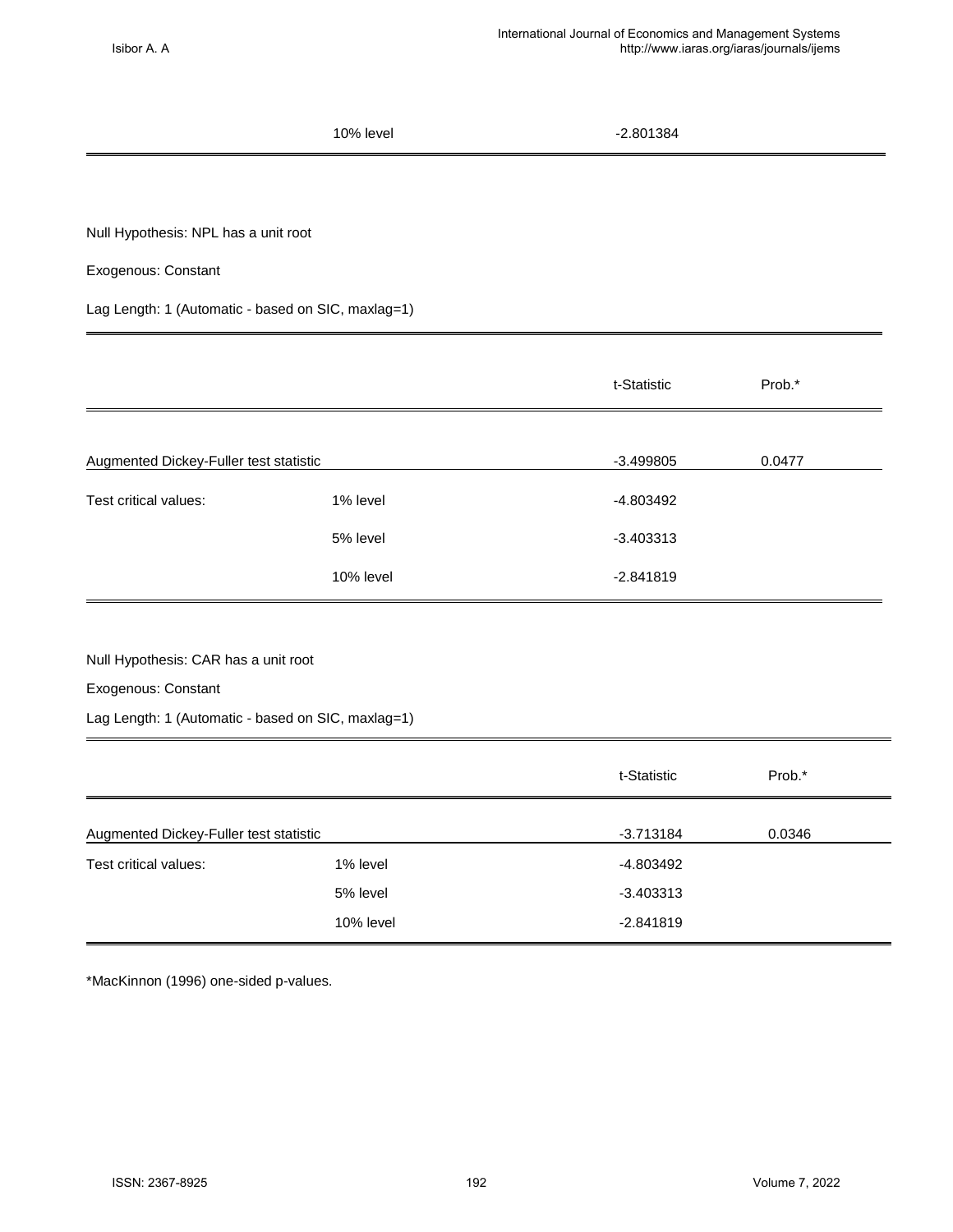#### Null Hypothesis: PATM has a unit root

### Exogenous: Constant

### Lag Length: 1 (Automatic - based on SIC, maxlag=1)

|                                        |           | t-Statistic | Prob.* |
|----------------------------------------|-----------|-------------|--------|
| Augmented Dickey-Fuller test statistic |           | $-3.895977$ | 0.0354 |
| Test critical values:                  | 1% level  | -4.803492   |        |
|                                        | 5% level  | $-3.403313$ |        |
|                                        | 10% level | $-2.841819$ |        |
|                                        |           |             |        |

#### \*MacKinnon (1996) one-sided p-values.

Warning: Probabilities and critical values calculated for 20 observations

and may not be accurate for a sample size of 7

Dependent Variable: PATM Method: Least Squares Date: 10/22/15 Time: 06:07 Sample: 2006 2018 Included observations: 9

| Variable           | Coefficient | Std. Error            | t-Statistic | Prob.    |
|--------------------|-------------|-----------------------|-------------|----------|
| C                  | -19.78878   | 103.1142              | $-0.191911$ | 0.8554   |
| LOG(CSR)           | 5.409375    | 1.686645              | 3.207180    | 0.0114   |
| <b>CAR</b>         | 0.636304    | 0.159214              | 3.996533    | 0.0047   |
| <b>NPL</b>         | $-14.15819$ | 10.44434              | $-1.355585$ | 0.2332   |
| R-squared          | 0.697077    | Mean dependent var    |             | 33.28222 |
| Adjusted R-squared | 0.515323    | S.D. dependent var    |             | 17.44960 |
| S.E. of regression | 12.14819    | Akaike info criterion |             | 8.133340 |
| Sum squared resid  | 737.8931    | Schwarz criterion     |             | 8.220996 |
| Log likelihood     | $-32.60003$ | Hannan-Quinn criter.  |             | 7.944180 |
| F-statistic        | 5.835275    | Durbin-Watson stat    |             | 1.571713 |
| Prob(F-statistic)  | 0.001003    |                       |             |          |